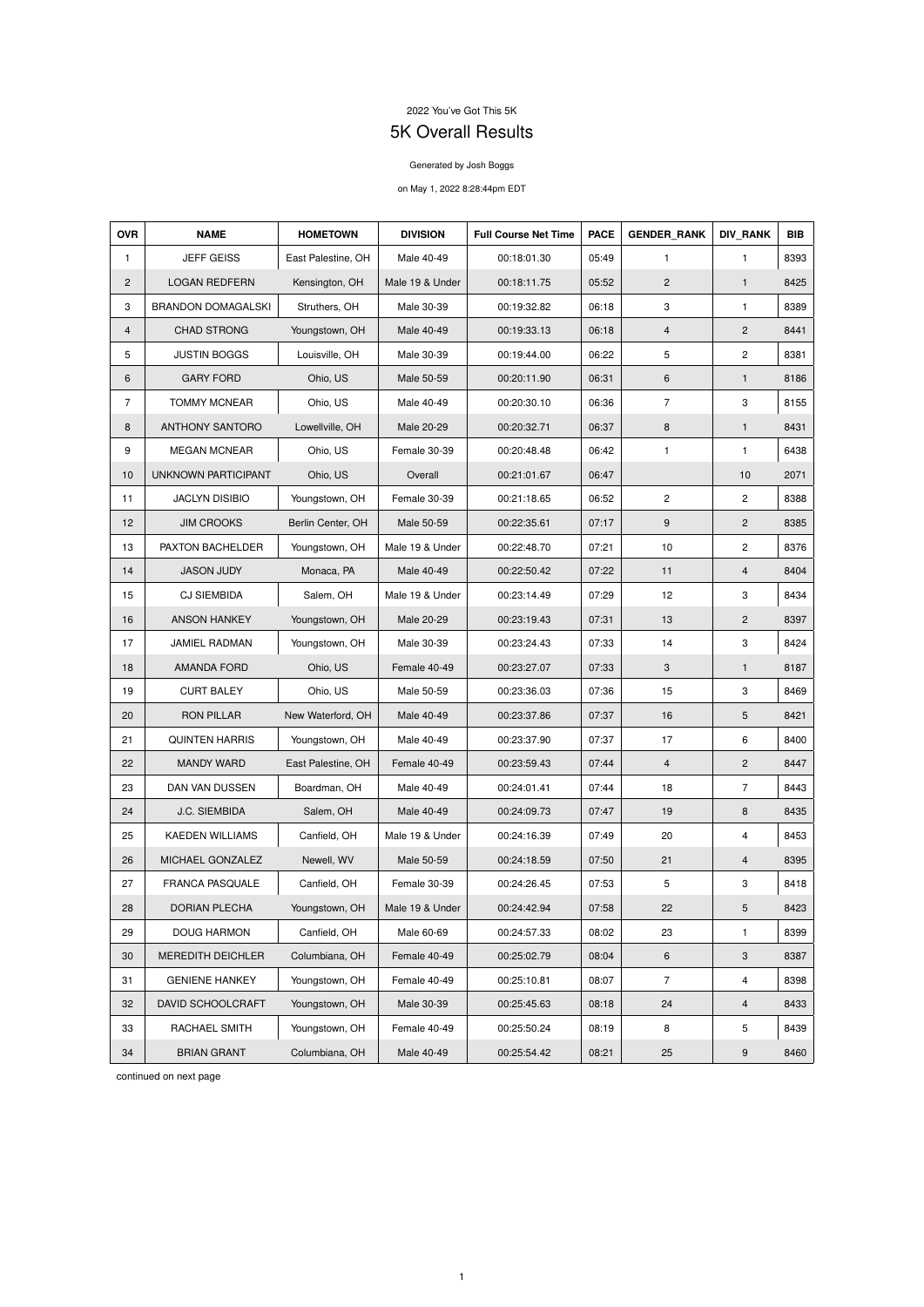continued from previous page

| <b>OVR</b> | <b>NAME</b>                  | <b>HOMETOWN</b>          | <b>DIVISION</b> | <b>Full Course Net Time</b> | <b>PACE</b> | <b>GENDER RANK</b> | <b>DIV_RANK</b> | <b>BIB</b> |
|------------|------------------------------|--------------------------|-----------------|-----------------------------|-------------|--------------------|-----------------|------------|
| 35         | <b>RICK HART</b>             | Columbiana, OH           | Male 60-69      | 00:27:26.52                 | 08:50       | 26                 | $\overline{2}$  | 8458       |
| 36         | <b>SIMON WILLGOHS</b>        | Salem, OH                | Male 19 & Under | 00:27:30.31                 | 08:52       | 27                 | 6               | 8452       |
| 37         | <b>DUSTIN WILLGOHS</b>       | Salem, OH                | Male 30-39      | 00:27:30.87                 | 08:52       | 28                 | 5               | 8448       |
| 38         | <b>KATELYN MCQUISTON</b>     | Youngstown, OH           | Female 30-39    | 00:27:35.10                 | 08:53       | 9                  | 4               | 8412       |
| 39         | <b>JILL COX</b>              | Youngstown, OH           | Female 50-59    | 00:28:27.33                 | 09:10       | 10                 | $\mathbf{1}$    | 8384       |
| 40         | <b>LINDA ZIAK</b>            | Youngstown, OH           | Female 40-49    | 00:28:51.53                 | 09:18       | 11                 | 6               | 8457       |
| 41         | <b>CHRISTOPHER BACHELDER</b> | Youngstown, OH           | Male 30-39      | 00:28:51.77                 | 09:18       | 29                 | 6               | 8375       |
| 42         | NAQUELLE JACOBS              | Canfield, OH             | Female 30-39    | 00:28:54.12                 | 09:19       | 12                 | 5               | 8403       |
| 43         | <b>JOHN URSU</b>             | Salem, OH                | Male 60-69      | 00:29:00.30                 | 09:21       | 30                 | 3               | 8442       |
| 44         | <b>TERRY YARIAN</b>          | Canfield, OH             | Female 60-69    | 00:29:01.84                 | 09:21       | 13                 | $\mathbf{1}$    | 8456       |
| 45         | <b>NIKOL MUNDY</b>           | Lisbon, OH               | Female 50-59    | 00:29:37.48                 | 09:33       | 14                 | 2               | 8462       |
| 46         | <b>JENNA KIFER</b>           | Cortland, OH             | Female 40-49    | 00:29:40.57                 | 09:34       | 15                 | $\overline{7}$  | 8405       |
| 47         | <b>TYLER WITHERSTINE</b>     | Salem, OH                | Male 19 & Under | 00:29:43.68                 | 09:35       | 31                 | 7               | 8455       |
| 48         | KIMBERLEY SISCO              | Canfield, OH             | Female 50-59    | 00:29:51.43                 | 09:37       | 16                 | 3               | 8438       |
| 49         | KRISTEN BLACKWOOD            | Columbiana, OH           | Female 30-39    | 00:29:53.05                 | 09:38       | 17                 | 6               | 8379       |
| 50         | <b>BRANDON BLYSTONE</b>      | Youngstown, OH           | Male 20-29      | 00:29:59.39                 | 09:40       | 32                 | 3               | 8380       |
| 51         | <b>KELLIN WILLIAMS</b>       | Canfield, OH             | Male 19 & Under | 00:30:13.17                 | 09:44       | 33                 | 8               | 8454       |
| 52         | <b>LINDSEY BAILEY</b>        | Canton, OH               | Female 20-29    | 00:30:16.03                 | 09:45       | 18                 | $\mathbf{1}$    | 8470       |
| 53         | J. MICHAEL MALARKY           | Poland, OH               | Male 60-69      | 00:30:22.99                 | 09:47       | 34                 | 4               | 8407       |
| 54         | <b>KAMI BACON</b>            | Columbiana, OH           | Female 40-49    | 00:30:25.56                 | 09:48       | 19                 | 8               | 8471       |
| 55         | <b>BRENDA ROYER</b>          | Sharon, PA               | Female 50-59    | 00:30:34.67                 | 09:51       | 20                 | 4               | 8429       |
| 56         | <b>STEVE LENGEL</b>          | Hermitage, PA            | Male 60-69      | 00:30:34.77                 | 09:51       | 35                 | 5               | 8472       |
| 57         | <b>KEN GWIRTZ</b>            | North Lima, OH           | Male 60-69      | 00:31:01.69                 | 10:00       | 36                 | 6               | 8396       |
| 58         | <b>BILL RICHTER</b>          | Canfield, OH             | Male 60-69      | 00:31:08.43                 | 10:02       | 37                 | $\overline{7}$  | 8426       |
| 59         | <b>DANIEL WAKEFIELD</b>      | Youngstown, OH           | Male 40-49      | 00:31:13.78                 | 10:04       | 38                 | 10              | 8446       |
| 60         | <b>MELISSA FORTUNE</b>       | McDonald, OH             | Female 30-39    | 00:31:17.56                 | 10:05       | 21                 | $\overline{7}$  | 8392       |
| 61         | ERIN WILLGOHS                | Salem, OH                | Female 30-39    | 00:31:17.96                 | 10:05       | 22                 | 8               | 8449       |
| 62         | <b>OSKAR WILLGOHS</b>        | Salem, OH                | Male 19 & Under | 00:31:18.07                 | 10:05       | 39                 | 9               | 8451       |
| 63         | <b>VERONICA CALL</b>         | Butler, PA               | Female 40-49    | 00:31:21.12                 | 10:06       | 23                 | 9               | 8382       |
| 64         | <b>JEN BAILEY</b>            | Ohio, US                 | Female 50-59    | 00:31:31.11                 | 10:09       | 24                 | 5               | 8473       |
| 65         | <b>CHRISTINE RUSSO</b>       | Canfield, OH             | Female 50-59    | 00:31:43.17                 | 10:13       | 25                 | 6               | 8474       |
| 66         | <b>SANDY MANLEY</b>          | Youngstown, OH           | Female 50-59    | 00:31:43.76                 | 10:13       | 26                 | $\overline{7}$  | 8408       |
| 67         | DANNETE LYDEN                | Youngstown, OH           | Female 40-49    | 00:31:51.00                 | 10:16       | 27                 | 10              | 8406       |
| 68         | MICHELLE NORDQUIST           | ColumbianaColumbiana, OH | Female 50-59    | 00:32:13.03                 | 10:23       | 28                 | 8               | 8417       |
| 69         | <b>JOSEPH BERNSTEIN</b>      | Burghill, OH             | Male 50-59      | 00:32:50.55                 | 10:35       | 40                 | 5               | 8378       |
| 70         | <b>JESSICA FORTUNA</b>       | Sharpsville, PA          | Female 30-39    | 00:32:55.18                 | 10:36       | 29                 | 9               | 8391       |
| 71         | <b>BRUCE MCINTOSH</b>        | Youngstown, OH           | Male 50-59      | 00:33:10.72                 | 10:41       | 41                 | 6               | 8410       |
| 72         | <b>IAN WADE</b>              | Youngstown, OH           | Male 30-39      | 00:33:24.42                 | 10:46       | 42                 | $\overline{7}$  | 8445       |
| 73         | <b>KAYTLIN FELGER</b>        | Youngstown, OH           | Female 30-39    | 00:34:07.73                 | 11:00       | 30                 | 10              | 8390       |
| 74         | <b>JULIE PITTMAN</b>         | Columbiana, OH           | Female 50-59    | 00:34:12.03                 | 11:01       | 31                 | 9               | 8422       |
| 75         | <b>ANITA MEREDITH</b>        | East Liverpool, OH       | Female 50-59    | 00:35:48.95                 | 11:32       | 32                 | 10              | 8413       |

continued on next page